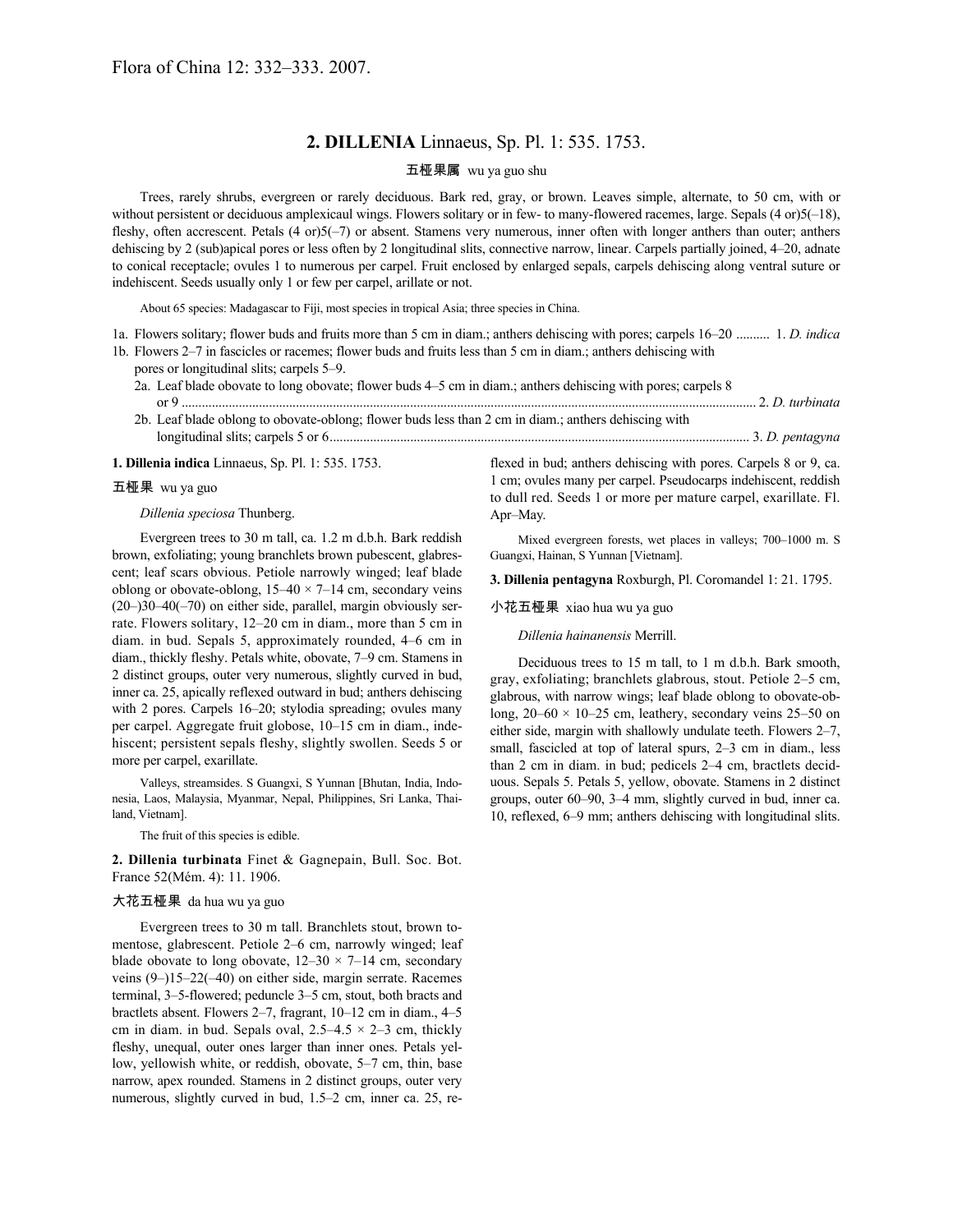# Flora of China 12: 332–333. 2007.

Carpels 5 or 6, 3.5–4 mm in diam.; stylodia spreading; ovules 5–20 per carpel. Pseudocarp indehiscent, yellow, orange, or red; carpels each 1(or 2)-seeded. Seeds exarillate. Fl. Apr–May.

Rain forests, thickets, hills; below 400 m. Hainan, Yunnan [Bhutan, India, Indonesia, Malaysia, Myanmar, Nepal, Thailand, Vietnam].